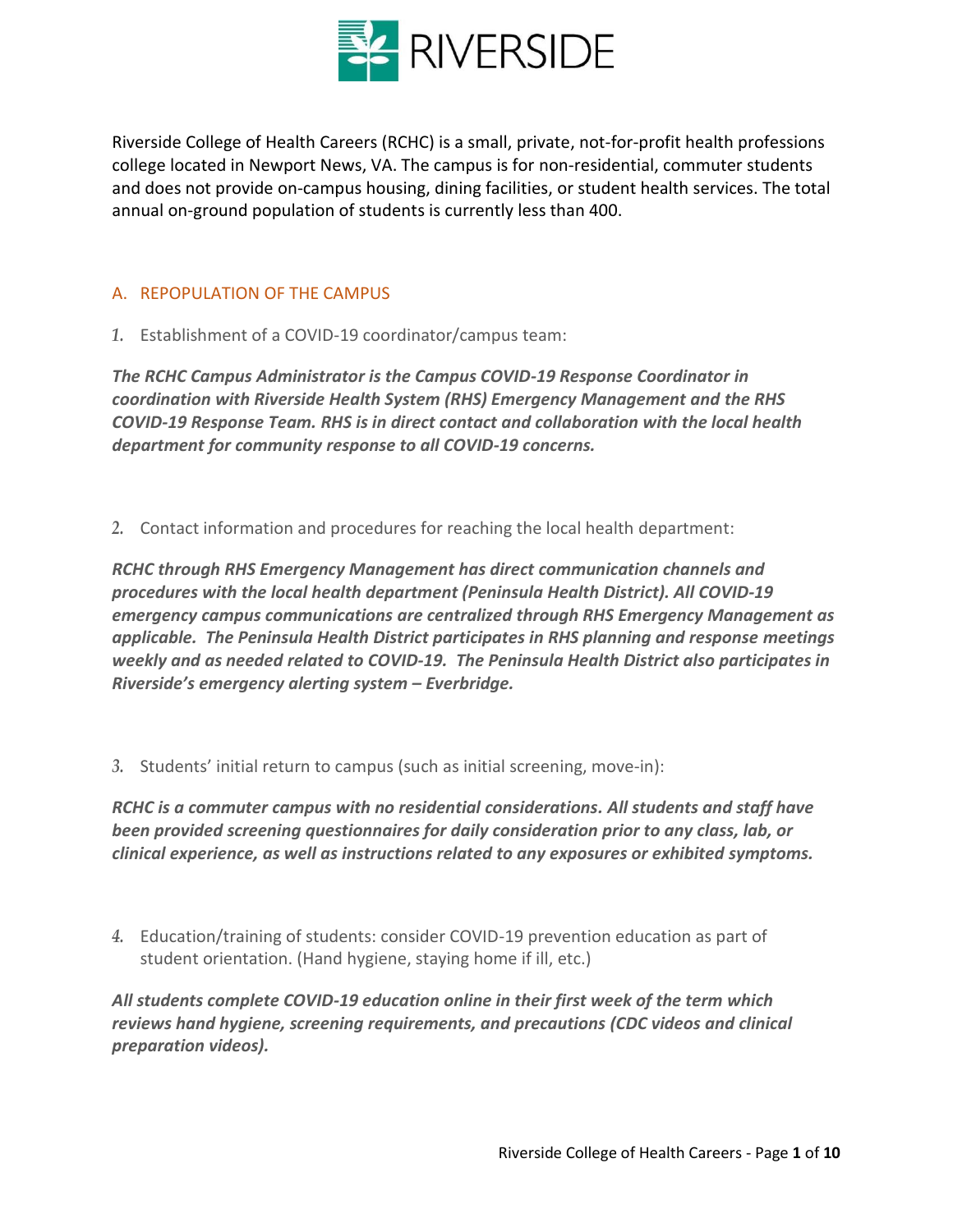- 5. Physical Distancing, [according to CDC guidance:](https://www.cdc.gov/coronavirus/2019-ncov/community/colleges-universities/considerations.html)
	- *a)* Strategies to allow physical distancing in classrooms/learning environments. (e.g. occupancy, staggered schedules, classroom layouts, workspace distancing, etc.)

*All classrooms have been reconfigured to reduce seating capacity by approximately 1/2 of maximum with only one chair per table and increased spacing. Computer labs require alternating seating and signage throughout the campus reiterates masking and distancing requirements.*

b) Social distancing considerations outside the classroom (e.g. limiting visitors, changes to dining services, extracurricular activities, sorority/fraternity life, etc.):

# *RCHC is a commuter school with no dining or social facilities. Visitors to the campus are limited to the Admissions and Business office by building badge control.*

c) Restrict occupancy/stagger use of communal, shared spaces such as lounges, exercise rooms, dining halls, etc. to ensure physical distancing. Occupancy must be consistent with any active Executive Orders:

*RCHC is a commuter school with limited lounging facilities. The numbers of chairs in break rooms and study rooms have been reduced and signage placed to limit capacity and remind students of masking and distancing requirements.*

*d)* Limitations on size of gatherings and/or strict physical distancing to be in place during gatherings:

*Gatherings on campus are limited to educational activities only and are minimized in number as applicable. During the summer term, campus classes and activities are relatively few and online options are being utilized as feasible. Starting with the fall term, campus classes and activities will continue to focus on educational activities with no entertainment or social gatherings allowed on campus.*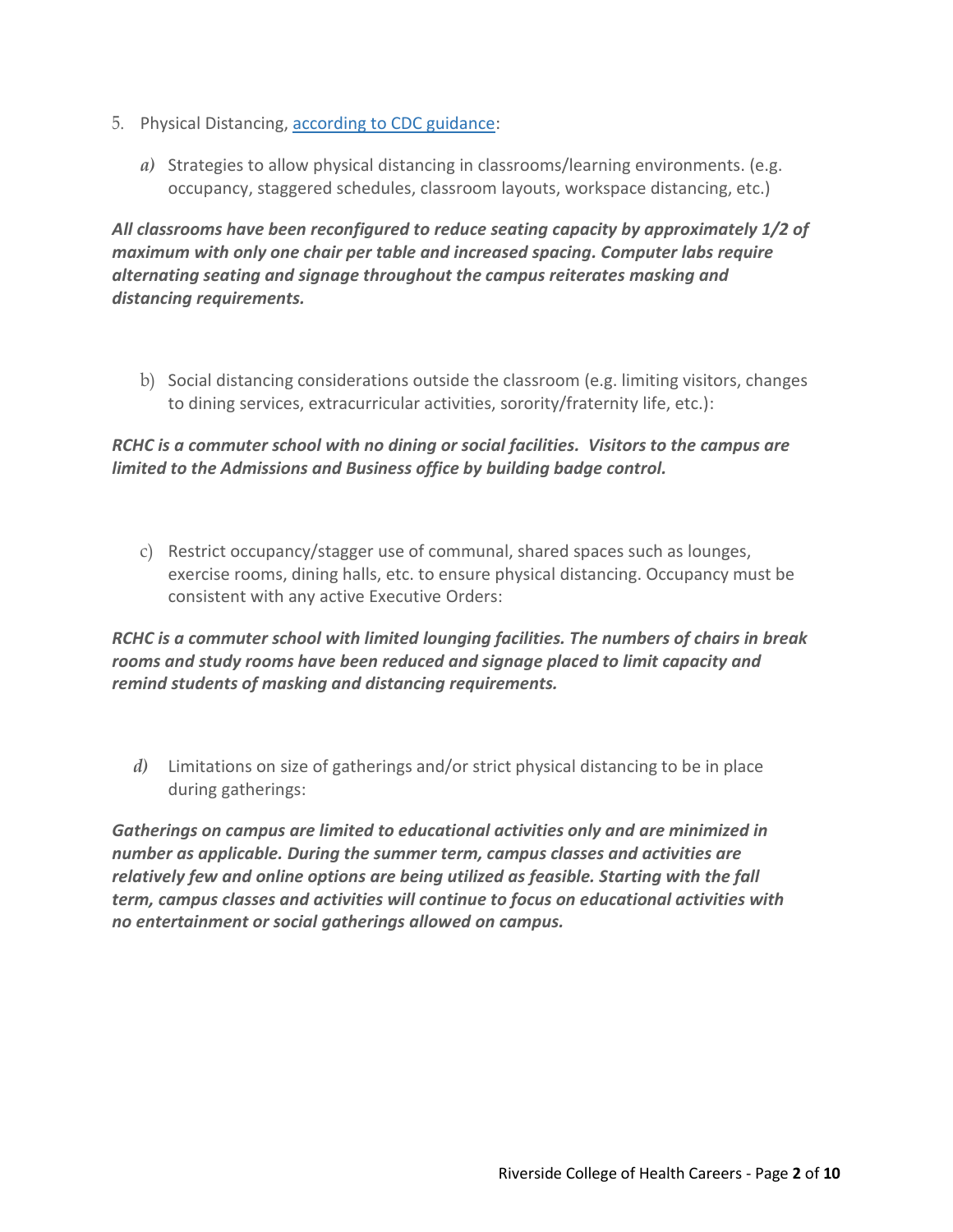*e)* Strategies for food/dining services should be consistent with plans to optimize physical distancing:

*RCHC is a commuter school with no residential or dining facilities and limited lounging facilities. Chairs in break rooms and study rooms have been reduced and signage placed to limit capacity and remind students of masking and distancing requirements. Students are encouraged to eat at tables provided outside, in their vehicles, or travel to nearby drive-thru restaurants for meals or breaks as desired.*

- 6. Hygiene practices and cleaning/disinfecting protocols.
	- *a)* Cleaning and disinfection protocols to include frequently touched surfaces; transport vehicles; schedules for increased cleaning, routine cleaning, and disinfection; ensuring adequate cleaning supplies and correct use/storage:

*All campus buildings, classrooms, offices, and common areas are serviced by a professional cleaning service throughout the day from 8am – 4pm. Cleaning and disinfection protocols have been increased to include wipe-down of tables and door knobs throughout the day in addition to routine trash and bathroom maintenance and thorough end-of-day cleaning. Clinical and lab equipment, to include non-consumables, mannequins, beds and stretchers, are cleaned with approved disinfectants immediately after each individual use; linens are replaced after each individual use.*

*b)* Provisions for hand sanitizer/handwashing stations:

*RCHC has staff and student accessible bathrooms in each campus building and hand sanitizer stations in each classroom and lab skills room. Janitorial staff perform daily checks on hand sanitizer volume and replenish as appropriate.*

*c)* Minimize shared objects and ensure adequate supplies to minimize sharing to the extent possible (e.g. dedicated student supplies, lab equipment, computers, etc.):

*RCHC has implemented individual "lab bags" for nursing and physical therapist assistant students in order to provide each student their own consumable lab equipment for practice and use in skills labs.*

*7.* Housing: *N/A*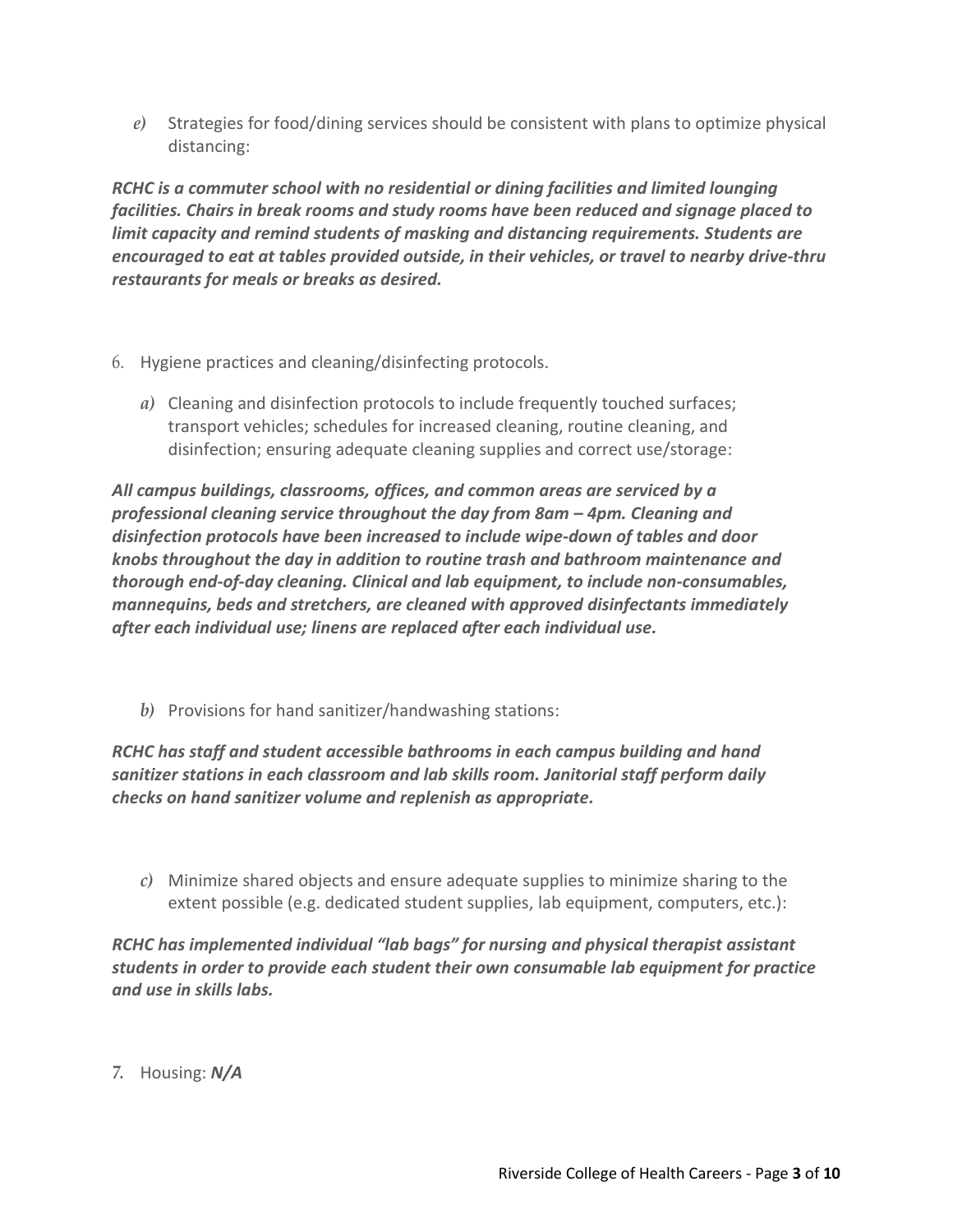- 8. Consideration of vulnerable individuals (e.g. 65 years or older, underlying health conditions):
	- *a)* Policy options to support those at higher risk for severe illness to mitigate their exposure risk (e.g. telework, modified job duties, virtual learning opportunities):

# *RCHC collaborates with RHS Human Resources and RHS Employee Health to identify and assist vulnerable employees and provide options to perform their work remotely as applicable.*

b) Implement flexible sick leave policies and practices that enable faculty, staff and students to stay home or self-isolate when they are sick or have been exposed:

*RCHC collaborates with RHS Human Resources and RHS Employee Health and follows RHS policies related to sick leave for employees as well as direction from the RHS Central Exposure Team in the event of an employee COVID-19 exposure or symptoms. Students follow attendance policies of the College. Any COVID-19 related absence will not negatively affect an employee's job status or the academic standing of a student but may alter the student's progression in a program or timeline for completion.*

*c)* Develop policies for return to class/work after COVID-19 illness.

*RCHC collaborates with RHS Human Resources and RHS Employee Health and follows RHS policies related to sick leave for employees as well as direction from the RHS Central Exposure Team in the event of an employee COVID-19 exposure or symptoms. Students follow attendance policies of the College. Specific to COVID-19 exposure or symptoms, students and employees must self-isolate for a minimum of 14 days after a positive test or healthcare provider determination. A copy of the test or medical report must be provided to the College's disabilities department for reporting and tracking, and direction related to return to in-person instruction. Any confirmed positive with potential exposure among staff or students is referred to the RHS Central Exposure Team for follow-up and contact tracing. Any COVID-19 related absence will not negatively affect an employee's job status or the academic standing of a student but may alter the student's progression in a program or timeline for completion.*

*9.* International student considerations – *N/A*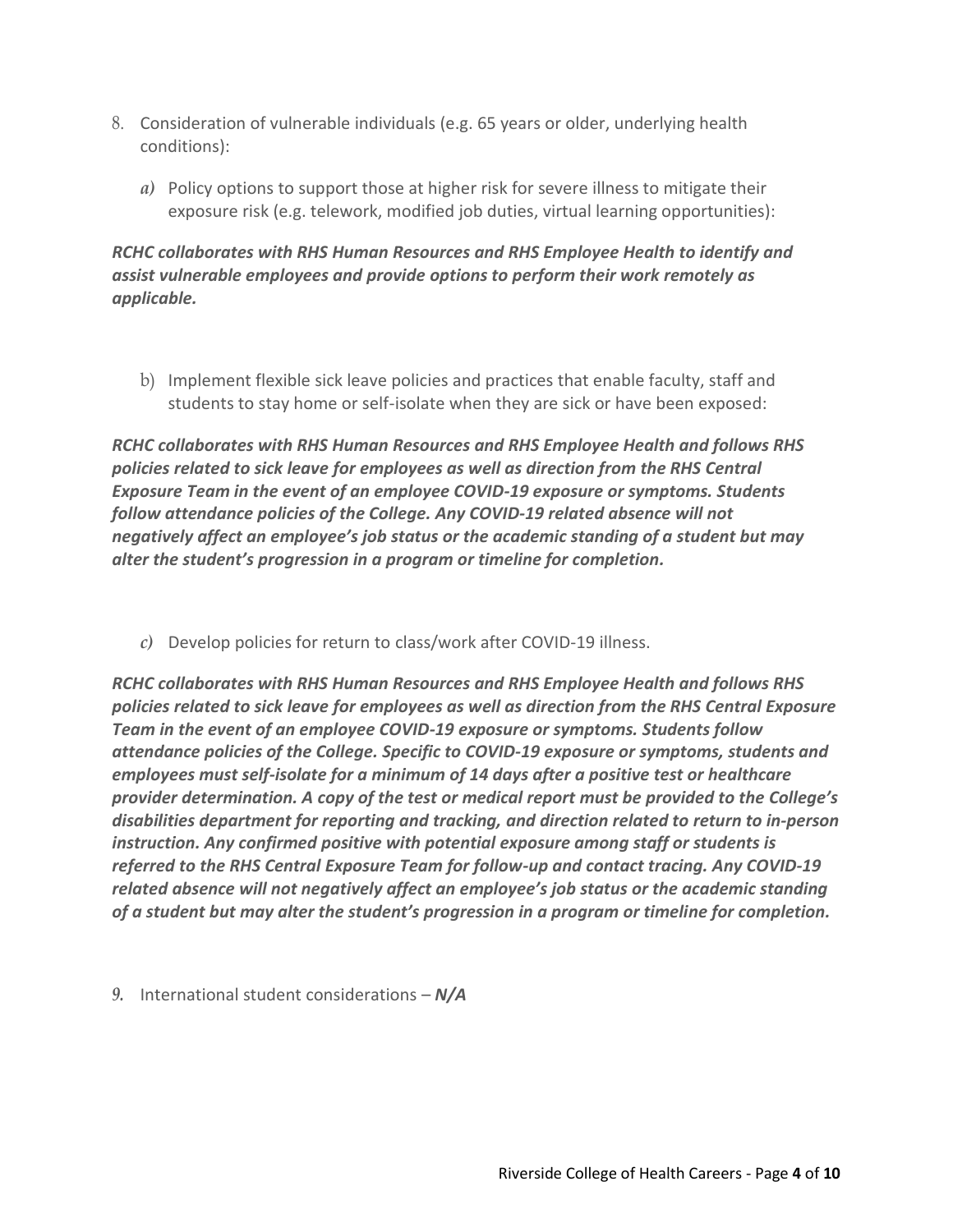*10.* Partnership and communication/information sharing with the local community, health systems and other stakeholders:

# *Information from Riverside Health System to include RCHC is shared with the community via, media releases, websites and social media routinely.*

- 11. Face coverings.
	- *a)* Plans submitted by each institution should include information on how it intends to teach/reinforce use of face coverings among students, faculty and staff

*RCHC has communicated via the College's learning management system, as well as oncampus signage, the requirement for 100% masking (personal cloth face covers) while within buildings and when unable to maintain six feet of physical distance. Students are reminded of masking by staff; repeated failure to mask or refusal to mask will result in review by the applicable Program Director for potential Conduct Warning. Employees follow RHS Human Resources policies which include requirements for masking and distancing with applicable potential disciplinary actions.*

b) For Faculty cloth face coverings should be worn in times when at least six feet physical distancing cannot be maintained. For example, an instructor standing in a classroom seven feet from students could teach without a face covering. During meetings or gatherings or in narrow hallways or other settings where physical distancing may not be easy to maintain, a face covering would be prudent to wear.

*RCHC faculty wear face coverings when unable to maintain six feet of physical distance or when traveling between classes or offices and within clinical settings. Signage has been placed throughout campus to remind all staff, students, and visitors of masking requirements.*

c) Students should be encouraged to wear cloth face coverings in times when at least six feet of physical distance cannot be maintained.

*RCHC students wear face coverings when unable to maintain six feet of physical distance or when traveling between classes or offices and within clinical settings. Signage has been placed throughout campus to remind all staff, students, and visitors of masking requirements.*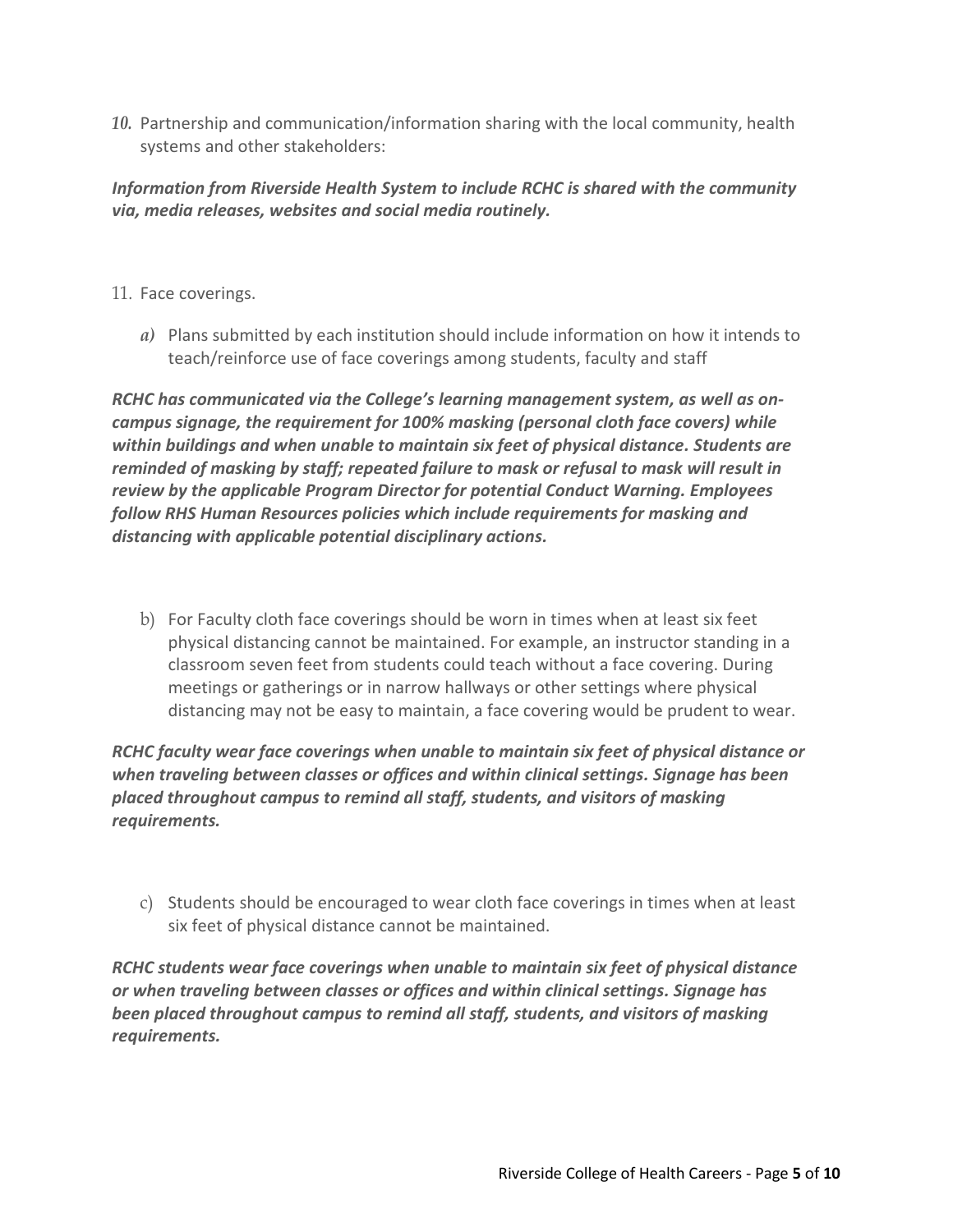d) Institutions should consider adopting relevant business-sector guidance for staff regarding the use of face coverings (e.g. fitness center, dining, student services, etc.). Face coverings should be worn in public facing areas and in office spaces where six feet of physical distance cannot be maintained.

*RCHC staff wear face coverings when unable to maintain six feet of physical distance or when traveling between offices and meeting with visitors or applicants. Signage has been placed throughout campus to remind all staff, students, and visitors of masking requirements; masks are available for visitors as needed.*

### 12. Student Health Services (SHS):

*RCHC is a commuter school and does not provide on-campus student health services. Students are directed to their own private physician, urgent care, or emergency room as applicable.*

13. Large events, including athletic events, and others such as ceremonies or performances

*Gatherings on campus are limited to educational activities only and are minimized in number as applicable to current Executive Orders.*

14. Communications strategy:

*All communications regarding campus educational activities are communicated on the College's website and the students' learning management system and in coordination with RHS Public Relations and/or Emergency Management as applicable.*

*15.* Orientation and education/training, including anti-stigma training:

*RCHC is a health professions education college in which all programs train students to become health professionals and caregivers. All faculty are credentialed in their applicable health discipline. The significance and avoidance of stigma regarding health concerns and illness is taught routinely as part of patient care.*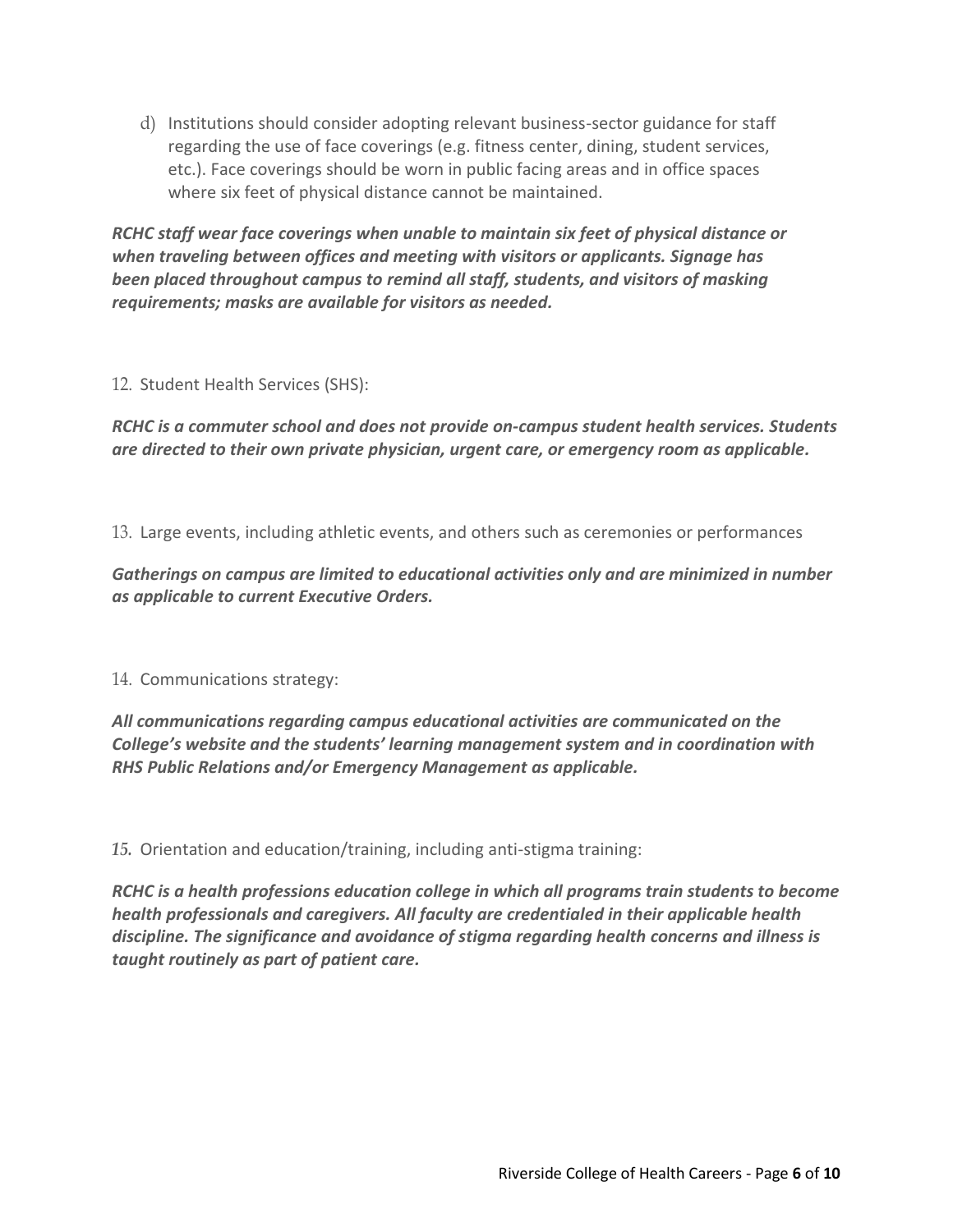#### **B. MONITORING HEALTH CONDITIONS TO DETECT INFECTION**

1. Daily health screening questions and/or other health monitoring approaches that can be used to monitor health of the campus population.

*All students complete an online screening questionnaire prior to each class or clinical experience to determine potential COVID symptoms, exposure, and risk.* 

2. Campus level syndromic (disease) surveillance using electronic health record data or other disease surveillance methods as feasible.

*RCHC does not maintain health records on students and does not have on-campus health services. Surveillance is maintained by the College disabilities office, any collected clinical documentation related to COVID absences will not be maintained permanently in order to protect student confidentiality. Any confirmed positive with potential exposure among staff or students is referred to the RHS Central Exposure Team for follow-up and contact tracing.*

3. Establishment of a testing strategy. Testing strategies should consider testing for all students, faculty or staff with symptoms and access to testing for close contacts of cases as recommended by public health. Institutions may consult with their local health department, local health systems and other relevant partners.-

*RCHC has a student and staff population of less than 500 total per year and follows the guidelines and suggested testing strategies of the local health department, the CDC, and the sponsoring health system.*

### **C. CONTAINMENT TO PREVENT SPREAD OF THE DISEASE WHEN DETECTED**

1. Partnership with VDH for contact tracing:

*The College's disabilities department maintains reporting and tracking information related to any student or staff exposure or exhibited COVID-19 symptoms. The College works directly with RHS Employee Health, RHS Central Exposure Team, and RHS Emergency Management - COVID-19 Response Team (who is in direct communication with the local health department) to determine the appropriate level of disease prevalence and identify any need for additional review, input, or provision of assistance to include but not limited to contact tracing.*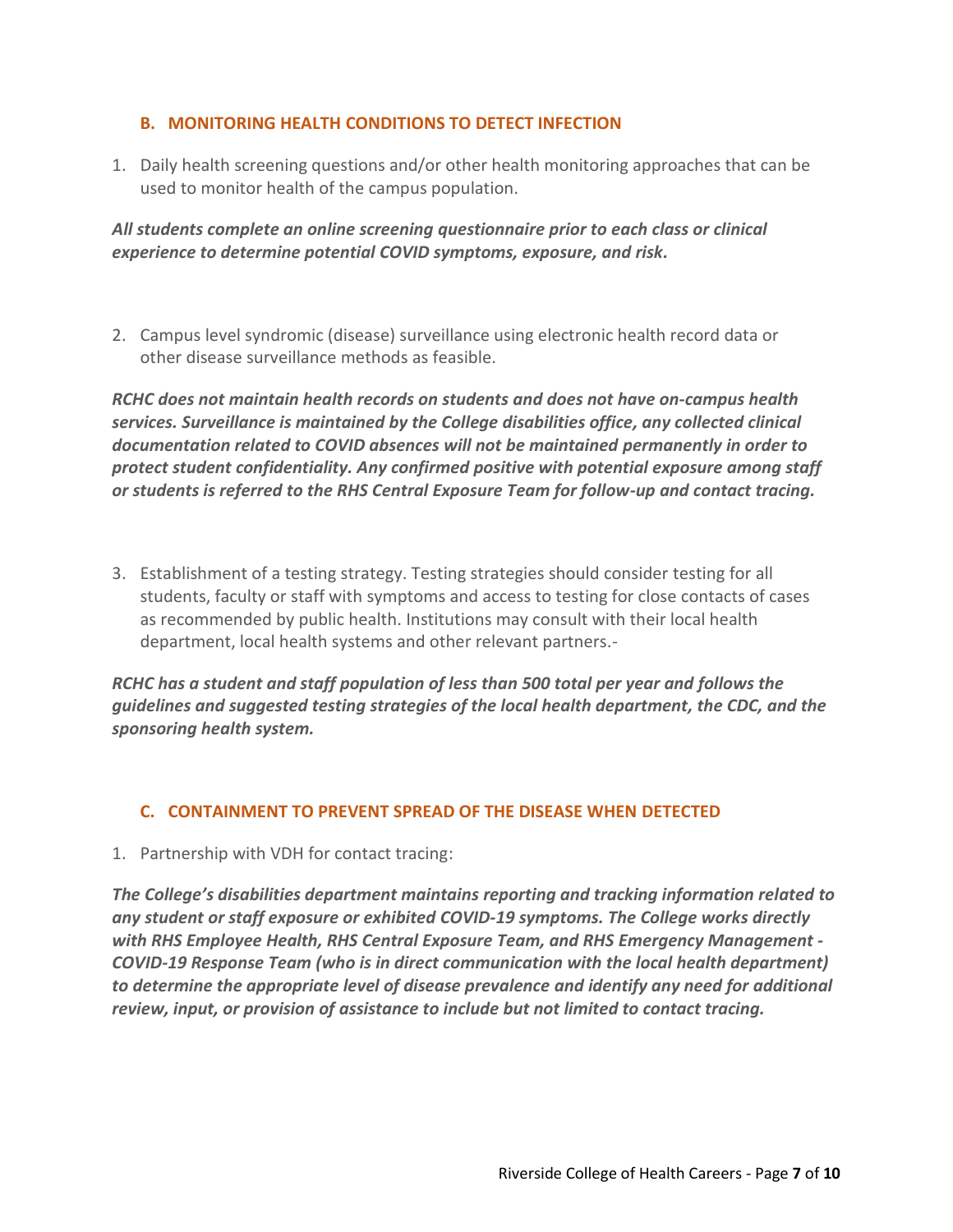2. Quarantining and isolating (provision of housing, basic needs, medical case management):

*N/A – RCHC is a commuter school and does not provide residential or student health services. Staff or students who have an exposure or are exhibiting symptoms are required to stay home with mandated self-isolation and specific conditions for return. Any COVID-19 related absence will not negatively affect an employee's job status or the academic standing of a student but may alter the student's progression in a program or timeline for completion.*

*Students also have access to RHS COVID-19 Response information and CDC guidance materials, for example:*

[https://www.cdc.gov/coronavirus/2019-ncov/if-you-are-sick/quarantine](https://www.cdc.gov/coronavirus/2019-ncov/if-you-are-sick/quarantine-isolation.html)[isolation.html](https://www.cdc.gov/coronavirus/2019-ncov/if-you-are-sick/quarantine-isolation.html)

<https://www.cdc.gov/coronavirus/2019-ncov/if-you-are-sick/steps-when-sick.html>

3. Campus outbreak management:

*RCHC works collaboratively with RHS departments to include but not limited to Infection Prevention, Emergency Management, Human Resources, and the RHS COVID-19 Incident Management and Command Center Team in the tracking of disease exposures and illnesses. The local health department will play an active role in any campus outbreak as applicable. RCHC follows, as appropriate, guidance for outbreak management per CDC and/or local health department guidelines as directed.* 

4. Partnership with local health systems to assure care for symptomatic individuals as needed. (e.g. a local health system representative could serve on the COVID-19 team):

*RCHC is sponsored by Riverside Regional Medical Center (RRMC) a Level-2 Trauma Center hospital in Newport News, VA within Riverside Health System (RHS). RRMC and RHS have conducted extensive planning around COVID-19. RRMC and its sister hospitals, have provided care for numerous COVID-19 suspected and positive patients. The health system has implemented a system incident command structure to oversee the organization's response. The health department is an active participant within this structure. The RCHC Campus Administrator is an active member of the RHS leadership team and participates in weekly RHS COVID-19 updates to provide and receive pertinent information regarding the College.*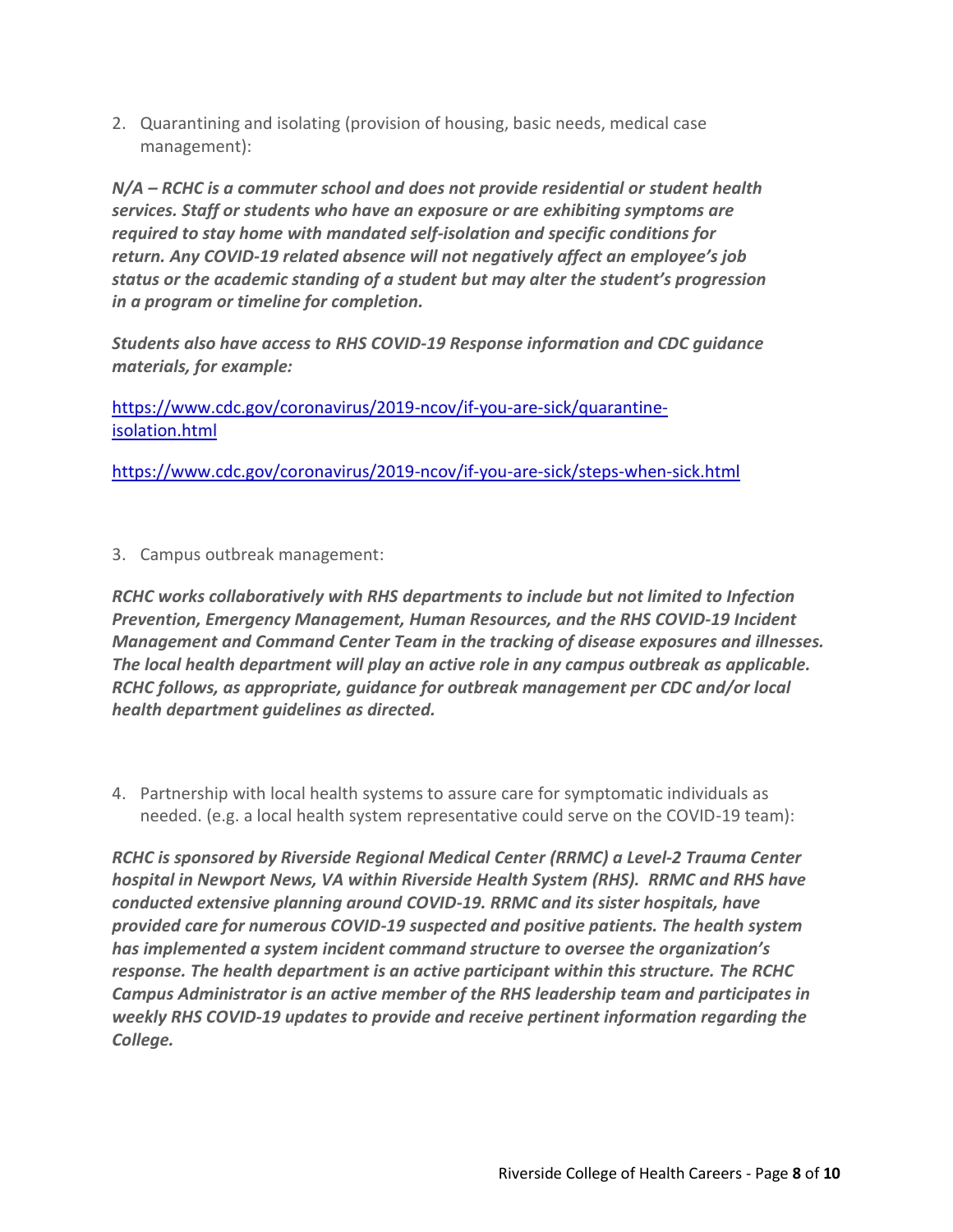### **D. SHUTDOWN CONSIDERATIONS IF NECESSITATED BY SEVERE CONDITIONS AND/OR PUBLIC HEALTH GUIDANCE**

1. Plans regarding the criteria and process for campus dismissals or shutdowns. Decisions regarding dismissals and shutdowns should be made in consultation with local and state public health officials.

*RCHC works collaboratively with RHS departments to include but not limited to Infection Prevention, Emergency Management, Human Resources, and the RHS COVID-19 Incident Management and Command Center Team in the tracking of disease exposures and illnesses. The local health department will play an active role in any campus outbreak as applicable. RCHC follows, as appropriate, guidance for outbreak management per CDC and/or local health department guidelines as directed. Specifically, RHS and the local health department would be consulted for any decisions regarding College dismissals and campus shutdowns.*

2. Nature of reduced campus activity in the event of severe conditions/public health direction or guidance:

*As implemented in March 2020, RCHC is capable of converting a majority of its educational activity to an online environment when deemed necessary to protect the health and welfare of its students and staff. RCHC is working to further improve campus infrastructure and the servicing of students via virtual means through additional software and technology purchases and external vendor agreements expected to be in place by late August 2020.*

3. Considerations regarding student health and safety on campus versus returning home:

*RCHC is a commuter school and does not provide residential housing.*

4. Communications plan for dismissals/shutdowns:

*All communications to students can be accomplished electronically by email, text message, posting on the College website and learning management system as well as on social media as necessary. Additionally, all department leads and Program Directors have access to their student and staff provided phone numbers if personal calls are deemed appropriate.*